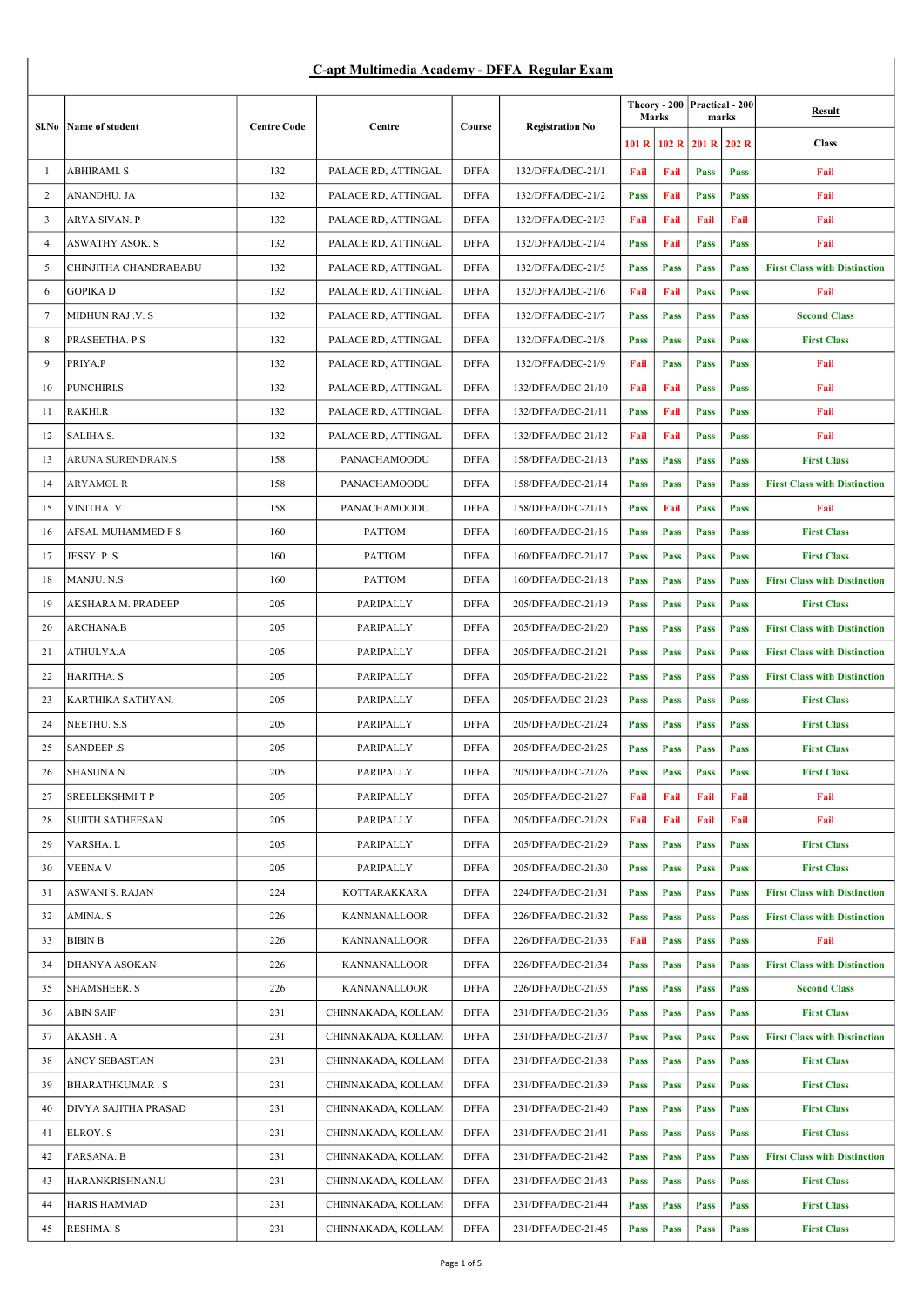|    | Sl.No   Name of student   | <b>Centre Code</b> | Centre               | Course      |                        | Marks       |       | Theory - 200   Practical - 200 <br>marks |      | Result                              |
|----|---------------------------|--------------------|----------------------|-------------|------------------------|-------------|-------|------------------------------------------|------|-------------------------------------|
|    |                           |                    |                      |             | <b>Registration No</b> | 101 R       | 102 R | 201 R 202 R                              |      | <b>Class</b>                        |
| 46 | <b>RIZANA SAMEER</b>      | 231                | CHINNAKADA, KOLLAM   | <b>DFFA</b> | 231/DFFA/DEC-21/46     | Pass        | Pass  | Pass                                     | Pass | <b>First Class</b>                  |
| 47 | <b>SAJAN B</b>            | 231                | CHINNAKADA, KOLLAM   | <b>DFFA</b> | 231/DFFA/DEC-21/47     | <b>Pass</b> | Pass  | Pass                                     | Pass | <b>First Class</b>                  |
| 48 | <b>SHANET X</b>           | 231                | CHINNAKADA, KOLLAM   | <b>DFFA</b> | 231/DFFA/DEC-21/48     | <b>Pass</b> | Pass  | Pass                                     | Pass | <b>First Class</b>                  |
| 49 | <b>SHINTO SAM GEORGE</b>  | 231                | CHINNAKADA, KOLLAM   | <b>DFFA</b> | 231/DFFA/DEC-21/49     | <b>Pass</b> | Pass  | Pass                                     | Pass | <b>First Class</b>                  |
| 50 | <b>SREEJITH S</b>         | 231                | CHINNAKADA, KOLLAM   | <b>DFFA</b> | 231/DFFA/DEC-21/50     | Pass        | Pass  | Pass                                     | Pass | <b>First Class</b>                  |
| 51 | VINEETH. A. ALEXANDER     | 231                | CHINNAKADA, KOLLAM   | <b>DFFA</b> | 231/DFFA/DEC-21/51     | <b>Pass</b> | Pass  | Pass                                     | Pass | <b>First Class</b>                  |
| 52 | AKSHATHA K. P             | 506                | CHANGANASSERY        | <b>DFFA</b> | 506/DFFA/DEC-21/52     | <b>Pass</b> | Pass  | Pass                                     | Pass | <b>First Class with Distinction</b> |
| 53 | AMALKUMAR.A               | 506                | CHANGANASSERY        | <b>DFFA</b> | 506/DFFA/DEC-21/53     | Fail        | Pass  | Pass                                     | Pass | Fail                                |
| 54 | ANJANA M. RAVEENDRAN      | 506                | CHANGANASSERY        | <b>DFFA</b> | 506/DFFA/DEC-21/54     | Fail        | Fail  | Fail                                     | Fail | Fail                                |
| 55 | ANZIYA ASHARAF            | 506                | CHANGANASSERY        | <b>DFFA</b> | 506/DFFA/DEC-21/55     | Fail        | Pass  | Pass                                     | Pass | Fail                                |
| 56 | ARUN PRASAD .P            | 506                | CHANGANASSERY        | DFFA        | 506/DFFA/DEC-21/56     | <b>Pass</b> | Pass  | Pass                                     | Pass | <b>First Class with Distinction</b> |
| 57 | ASWATHY BAIJU             | 506                | CHANGANASSERY        | <b>DFFA</b> | 506/DFFA/DEC-21/57     | Fail        | Pass  | Pass                                     | Pass | Fail                                |
| 58 | ATHIRA .A.J               | 506                | CHANGANASSERY        | <b>DFFA</b> | 506/DFFA/DEC-21/58     | <b>Pass</b> | Pass  | Pass                                     | Pass | <b>First Class</b>                  |
| 59 | AYANA HARI                | 506                | CHANGANASSERY        | <b>DFFA</b> | 506/DFFA/DEC-21/59     | Pass        | Pass  | Pass                                     | Pass | <b>First Class with Distinction</b> |
| 60 | <b>DHANYA SASI</b>        | 506                | <b>CHANGANASSERY</b> | <b>DFFA</b> | 506/DFFA/DEC-21/60     | Fail        | Pass  | Pass                                     | Pass | Fail                                |
| 61 | GREESHMA K. MURALEEDHARAN | 506                | CHANGANASSERY        | <b>DFFA</b> | 506/DFFA/DEC-21/61     | Fail        | Pass  | Pass                                     | Pass | Fail                                |
| 62 | HIMA MOHANAN              | 506                | CHANGANASSERY        | <b>DFFA</b> | 506/DFFA/DEC-21/62     | <b>Pass</b> | Pass  | Pass                                     | Pass | <b>First Class with Distinction</b> |
| 63 | JAICK JOHN                | 506                | CHANGANASSERY        | <b>DFFA</b> | 506/DFFA/DEC-21/63     | Fail        | Pass  | Pass                                     | Pass | Fail                                |
| 64 | JESWIN ANTONY             | 506                | <b>CHANGANASSERY</b> | DFFA        | 506/DFFA/DEC-21/64     | Fail        | Fail  | Fail                                     | Fail | Fail                                |
| 65 | JOJO GEORGEKUTTY          | 506                | CHANGANASSERY        | <b>DFFA</b> | 506/DFFA/DEC-21/65     | Fail        | Pass  | Pass                                     | Pass | Fail                                |
| 66 | JOSEPH . D                | 506                | CHANGANASSERY        | <b>DFFA</b> | 506/DFFA/DEC-21/66     | Fail        | Pass  | Pass                                     | Pass | Fail                                |
| 67 | LIZA RACHAL ABRAHAM       | 506                | <b>CHANGANASSERY</b> | <b>DFFA</b> | 506/DFFA/DEC-21/67     | Pass        | Pass  | Pass                                     | Pass | <b>First Class</b>                  |
| 68 | MAYAMOL B P               | 506                | CHANGANASSERY        | <b>DFFA</b> | 506/DFFA/DEC-21/68     | Fail        | Pass  | Pass                                     | Pass | Fail                                |
| 69 | NEETHUMOL K C             | 506                | CHANGANASSERY        | <b>DFFA</b> | 506/DFFA/DEC-21/69     | Fail        | Pass  | Pass                                     | Pass | Fail                                |
| 70 | P.SREELAKSHMI             | 506                | <b>CHANGANASSERY</b> | <b>DFFA</b> | 506/DFFA/DEC-21/70     | <b>Pass</b> | Pass  | Pass                                     | Pass | <b>First Class with Distinction</b> |
| 71 | PARACKAL JESEENTHA        | 506                | CHANGANASSERY        | <b>DFFA</b> | 506/DFFA/DEC-21/71     | Fail        | Pass  | Pass                                     | Pass | Fail                                |
| 72 | <b>RIYA SUSAN ROY</b>     | 506                | CHANGANASSERY        | DFFA        | 506/DFFA/DEC-21/72     | Pass        | Pass  | Pass                                     | Pass | <b>First Class</b>                  |
| 73 | <b>SIJIMOL VARGHESE</b>   | 506                | CHANGANASSERY        | <b>DFFA</b> | 506/DFFA/DEC-21/73     | Pass        | Pass  | Pass                                     | Pass | <b>First Class</b>                  |
| 74 | SONA SOJAN                | 506                | CHANGANASSERY        | DFFA        | 506/DFFA/DEC-21/74     | Fail        | Pass  | Pass                                     | Pass | Fail                                |
| 75 | <b>TINU JOSEPH</b>        | 506                | CHANGANASSERY        | DFFA        | 506/DFFA/DEC-21/75     | Fail        | Pass  | Pass                                     | Pass | Fail                                |
| 76 | <b>TREESA MATHEW</b>      | 506                | <b>CHANGANASSERY</b> | DFFA        | 506/DFFA/DEC-21/76     | Fail        | Fail  | Pass                                     | Pass | Fail                                |
| 77 | VARSHAMOL THOMAS          | 506                | CHANGANASSERY        | <b>DFFA</b> | 506/DFFA/DEC-21/77     | Fail        | Pass  | Pass                                     | Pass | Fail                                |
| 78 | <b>ABHIRAJ</b>            | 508                | ARAMANAPADY          | DFFA        | 508/DFFA/DEC-21/78     | Fail        | Fail  | Fail                                     | Fail | Fail                                |
| 79 | <b>ABIN BIJU</b>          | 508                | <b>ARAMANAPADY</b>   | <b>DFFA</b> | 508/DFFA/DEC-21/79     | Pass        | Pass  | Pass                                     | Pass | <b>First Class</b>                  |
| 80 | ABISH KOLINCHICKAL MATHEW | 508                | ARAMANAPADY          | <b>DFFA</b> | 508/DFFA/DEC-21/80     | Pass        | Pass  | Pass                                     | Pass | <b>First Class</b>                  |
| 81 | ALEENA BEEGUM             | 508                | ARAMANAPADY          | <b>DFFA</b> | 508/DFFA/DEC-21/81     | Pass        | Pass  | Pass                                     | Pass | <b>First Class with Distinction</b> |
| 82 | ANILA KURIAN              | 508                | ARAMANAPADY          | DFFA        | 508/DFFA/DEC-21/82     | Pass        | Pass  | Pass                                     | Pass | <b>First Class with Distinction</b> |
| 83 | ANJALI B                  | 508                | ARAMANAPADY          | <b>DFFA</b> | 508/DFFA/DEC-21/83     | Fail        | Pass  | Pass                                     | Pass | Fail                                |
| 84 | ANJUMOL P.S.              | 508                | ARAMANAPADY          | <b>DFFA</b> | 508/DFFA/DEC-21/84     | Pass        | Pass  | Pass                                     | Pass | <b>First Class with Distinction</b> |
| 85 | ANWAR HUSSAIN             | 508                | ARAMANAPADY          | <b>DFFA</b> | 508/DFFA/DEC-21/86     | Pass        | Pass  | Pass                                     | Pass | <b>First Class</b>                  |
| 86 | <b>APARNA JAYAN</b>       | 508                | ARAMANAPADY          | <b>DFFA</b> | 508/DFFA/DEC-21/87     | Pass        | Pass  | Pass                                     | Pass | <b>First Class with Distinction</b> |
| 87 | ARUNDHATHI THAMPI         | 508                | ARAMANAPADY          | DFFA        | 508/DFFA/DEC-21/88     | Pass        | Pass  | Pass                                     | Pass | <b>First Class with Distinction</b> |
| 88 | ARYA RAJAPPAN             | 508                | ARAMANAPADY          | <b>DFFA</b> | 508/DFFA/DEC-21/89     | Pass        | Pass  | Pass                                     | Pass | <b>First Class</b>                  |
| 89 | <b>ATHEESH KUMAR H</b>    | 508                | ARAMANAPADY          | <b>DFFA</b> | 508/DFFA/DEC-21/90     | Pass        | Pass  | Pass                                     | Pass | <b>First Class</b>                  |
| 90 | <b>ATHULYA RAJU</b>       | 508                | ARAMANAPADY          | <b>DFFA</b> | 508/DFFA/DEC-21/91     | Fail        | Pass  | Pass                                     | Pass | Fail                                |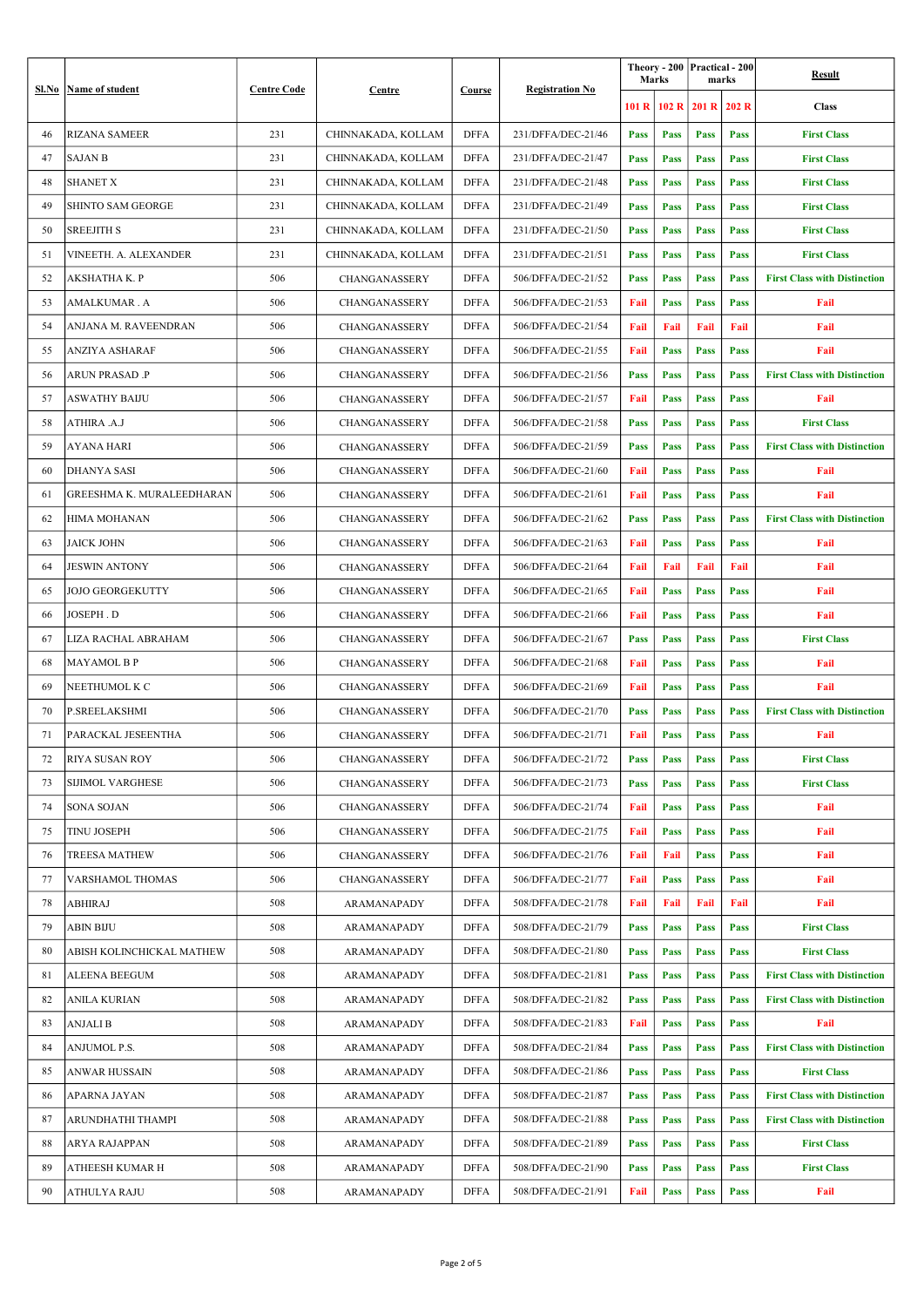|     | <b>Sl.No</b> Name of student | <b>Centre Code</b> | Centre             | Course      |                        | Marks       |       | Theory - 200 Practical - 200<br>marks |      | Result                              |
|-----|------------------------------|--------------------|--------------------|-------------|------------------------|-------------|-------|---------------------------------------|------|-------------------------------------|
|     |                              |                    |                    |             | <b>Registration No</b> | 101 R       | 102 R | $201 R$ 202 R                         |      | <b>Class</b>                        |
| 91  | <b>AVANI GOPAN</b>           | 508                | ARAMANAPADY        | DFFA        | 508/DFFA/DEC-21/92     | Pass        | Pass  | Pass                                  | Pass | <b>First Class with Distinction</b> |
| 92  | <b>BAFNA HANEEFA</b>         | 508                | <b>ARAMANAPADY</b> | DFFA        | 508/DFFA/DEC-21/93     | Pass        | Pass  | Pass                                  | Pass | <b>First Class with Distinction</b> |
| 93  | BIDYAMOL K V                 | 508                | ARAMANAPADY        | <b>DFFA</b> | 508/DFFA/DEC-21/94     | <b>Pass</b> | Pass  | Fail                                  | Fail | Fail                                |
| 94  | <b>BINITHA ANIL</b>          | 508                | ARAMANAPADY        | <b>DFFA</b> | 508/DFFA/DEC-21/95     | Pass        | Pass  | Pass                                  | Pass | <b>First Class</b>                  |
| 95  | <b>BIPHY K.P</b>             | 508                | ARAMANAPADY        | <b>DFFA</b> | 508/DFFA/DEC-21/96     | Pass        | Pass  | Pass                                  | Pass | <b>First Class</b>                  |
| 96  | BOSELA MATHEW                | 508                | ARAMANAPADY        | <b>DFFA</b> | 508/DFFA/DEC-21/97     | Pass        | Pass  | Pass                                  | Pass | <b>First Class</b>                  |
| 97  | <b>FATHIMA .S</b>            | 508                | ARAMANAPADY        | <b>DFFA</b> | 508/DFFA/DEC-21/98     | <b>Pass</b> | Pass  | Pass                                  | Pass | <b>First Class with Distinction</b> |
| 98  | <b>JENCY JOY</b>             | 508                | ARAMANAPADY        | <b>DFFA</b> | 508/DFFA/DEC-21/99     | Pass        | Pass  | Pass                                  | Pass | <b>First Class</b>                  |
| 99  | JISHNU V OMANAKUTTAN         | 508                | ARAMANAPADY        | <b>DFFA</b> | 508/DFFA/DEC-21/100    | <b>Pass</b> | Pass  | Fail                                  | Fail | Fail                                |
| 100 | KANNAN MOHANAN               | 508                | ARAMANAPADY        | <b>DFFA</b> | 508/DFFA/DEC-21/101    | <b>Pass</b> | Pass  | Pass                                  | Pass | <b>First Class</b>                  |
| 101 | <b>KRISHNENDU .S</b>         | 508                | <b>ARAMANAPADY</b> | DFFA        | 508/DFFA/DEC-21/102    | Pass        | Pass  | Pass                                  | Pass | <b>First Class with Distinction</b> |
| 102 | <b>MATHEW JOSEPH</b>         | 508                | <b>ARAMANAPADY</b> | <b>DFFA</b> | 508/DFFA/DEC-21/103    | Pass        | Pass  | Pass                                  | Pass | <b>First Class with Distinction</b> |
| 103 | MERLIN MATHEW                | 508                | ARAMANAPADY        | <b>DFFA</b> | 508/DFFA/DEC-21/104    | Pass        | Pass  | Fail                                  | Fail | Fail                                |
| 104 | MUHAMMED SAFVAN. K.B         | 508                | <b>ARAMANAPADY</b> | <b>DFFA</b> | 508/DFFA/DEC-21/105    | Pass        | Pass  | Pass                                  | Pass | <b>First Class</b>                  |
| 105 | NAVAS. V.S                   | 508                | ARAMANAPADY        | <b>DFFA</b> | 508/DFFA/DEC-21/106    | Pass        | Pass  | Pass                                  | Pass | <b>First Class</b>                  |
| 106 | NAYANA MANIKKUTTAN           | 508                | ARAMANAPADY        | <b>DFFA</b> | 508/DFFA/DEC-21/107    | Pass        | Pass  | Pass                                  | Pass | <b>First Class with Distinction</b> |
| 107 | NIBU .K. MATHEW              | 508                | ARAMANAPADY        | <b>DFFA</b> | 508/DFFA/DEC-21/108    | Pass        | Pass  | Pass                                  | Pass | <b>First Class</b>                  |
| 108 | NIMISHA.S                    | 508                | ARAMANAPADY        | <b>DFFA</b> | 508/DFFA/DEC-21/109    | Pass        | Pass  | Pass                                  | Pass | <b>First Class</b>                  |
| 109 | NOBLE.K.K                    | 508                | ARAMANAPADY        | <b>DFFA</b> | 508/DFFA/DEC-21/110    | Fail        | Pass  | Pass                                  | Pass | Fail                                |
| 110 | NOUFAL NAZARUDEEN            | 508                | ARAMANAPADY        | <b>DFFA</b> | 508/DFFA/DEC-21/111    | Pass        | Pass  | Pass                                  | Pass | <b>First Class</b>                  |
| 111 | <b>NOUFAL NISSAM</b>         | 508                | ARAMANAPADY        | <b>DFFA</b> | 508/DFFA/DEC-21/112    | Pass        | Pass  | Pass                                  | Pass | <b>First Class</b>                  |
| 112 | <b>P R GOKUL</b>             | 508                | ARAMANAPADY        | <b>DFFA</b> | 508/DFFA/DEC-21/113    | Pass        | Pass  | Pass                                  | Pass | <b>First Class</b>                  |
| 113 | <b>PRANAV S</b>              | 508                | ARAMANAPADY        | <b>DFFA</b> | 508/DFFA/DEC-21/114    | Pass        | Pass  | Pass                                  | Pass | <b>First Class with Distinction</b> |
| 114 | <b>PRINCY FRANCIS</b>        | 508                | ARAMANAPADY        | <b>DFFA</b> | 508/DFFA/DEC-21/115    | Pass        | Pass  | Pass                                  | Pass | <b>First Class with Distinction</b> |
| 115 | RADHIKA PR                   | 508                | ARAMANAPADY        | <b>DFFA</b> | 508/DFFA/DEC-21/116    | Pass        | Pass  | Pass                                  | Pass | <b>First Class with Distinction</b> |
| 116 | <b>ROSINA JOSEPH</b>         | 508                | <b>ARAMANAPADY</b> | <b>DFFA</b> | 508/DFFA/DEC-21/117    | <b>Pass</b> | Pass  | Pass                                  | Pass | <b>First Class</b>                  |
| 117 | <b>SAIDHU N LATHEEF</b>      | 508                | ARAMANAPADY        | DFFA        | 508/DFFA/DEC-21/118    | Pass        | Pass  | Pass                                  | Pass | <b>First Class</b>                  |
| 118 | <b>SANDHYA SAJI</b>          | 508                | ARAMANAPADY        | <b>DFFA</b> | 508/DFFA/DEC-21/119    | Fail        | Pass  | Fail                                  | Fail | Fail                                |
| 119 | <b>SETHU SHAJI</b>           | 508                | ARAMANAPADY        | DFFA        | 508/DFFA/DEC-21/120    | Pass        | Pass  | Pass                                  | Pass | <b>First Class with Distinction</b> |
| 120 | <b>SHAFNA SHEREEF</b>        | 508                | ARAMANAPADY        | DFFA        | 508/DFFA/DEC-21/121    | Pass        | Pass  | Pass                                  | Pass | <b>First Class with Distinction</b> |
| 121 | <b>SHANTEY SHAJI</b>         | 508                | <b>ARAMANAPADY</b> | <b>DFFA</b> | 508/DFFA/DEC-21/122    | Fail        | Pass  | Pass                                  | Pass | Fail                                |
| 122 | <b>SHILU CICILY PAILO</b>    | 508                | ARAMANAPADY        | <b>DFFA</b> | 508/DFFA/DEC-21/123    | Pass        | Pass  | Pass                                  | Pass | <b>First Class</b>                  |
| 123 | <b>SHIYAS IRSHAD</b>         | 508                | ARAMANAPADY        | DFFA        | 508/DFFA/DEC-21/124    | Pass        | Pass  | Pass                                  | Pass | <b>First Class</b>                  |
| 124 | <b>SHYMOL VARGHESE</b>       | 508                | ARAMANAPADY        | <b>DFFA</b> | 508/DFFA/DEC-21/125    | Pass        | Pass  | Pass                                  | Pass | <b>First Class with Distinction</b> |
| 125 | <b>SONIYAMOL XAVIER</b>      | 508                | ARAMANAPADY        | <b>DFFA</b> | 508/DFFA/DEC-21/126    | Fail        | Fail  | Fail                                  | Fail | Fail                                |
| 126 | <b>SREEJA SREEKUMAR</b>      | 508                | ARAMANAPADY        | <b>DFFA</b> | 508/DFFA/DEC-21/127    | Pass        | Pass  | Pass                                  | Pass | <b>First Class with Distinction</b> |
| 127 | <b>SRUTHIMOL. C</b>          | 508                | ARAMANAPADY        | <b>DFFA</b> | 508/DFFA/DEC-21/128    | Pass        | Pass  | Pass                                  | Pass | <b>First Class with Distinction</b> |
| 128 | TRESA SEBASTIAN              | 508                | ARAMANAPADY        | <b>DFFA</b> | 508/DFFA/DEC-21/129    | Pass        | Pass  | Pass                                  | Pass | <b>First Class with Distinction</b> |
| 129 | VEENA SURENDRAN              | 508                | ARAMANAPADY        | <b>DFFA</b> | 508/DFFA/DEC-21/130    | Fail        | Pass  | Pass                                  | Pass | Fail                                |
| 130 | <b>AKSHAY SATHYAN</b>        | 511                | PALA               | <b>DFFA</b> | 511/DFFA/DEC-21/131    | Fail        | Fail  | Pass                                  | Pass | Fail                                |
| 131 | <b>ALBIN SIBY</b>            | 511                | PALA               | <b>DFFA</b> | 511/DFFA/DEC-21/132    | Fail        | Fail  | Fail                                  | Fail | Fail                                |
| 132 | <b>ALBIT JOSEPH</b>          | 511                | PALA               | <b>DFFA</b> | 511/DFFA/DEC-21/133    | Fail        | Pass  | Pass                                  | Pass | Fail                                |
| 133 | ANCHU S V                    | 511                | PALA               | <b>DFFA</b> | 511/DFFA/DEC-21/134    | Pass        | Pass  | Pass                                  | Pass | <b>First Class with Distinction</b> |
| 134 | ANJALY S ASWANI              | 511                | PALA               | <b>DFFA</b> | 511/DFFA/DEC-21/135    | Pass        | Pass  | Pass                                  | Pass | <b>First Class with Distinction</b> |
| 135 | <b>ANJU S KAPPEN</b>         | 511                | PALA               | <b>DFFA</b> | 511/DFFA/DEC-21/136    | Pass        | Pass  | Pass                                  | Pass | <b>First Class with Distinction</b> |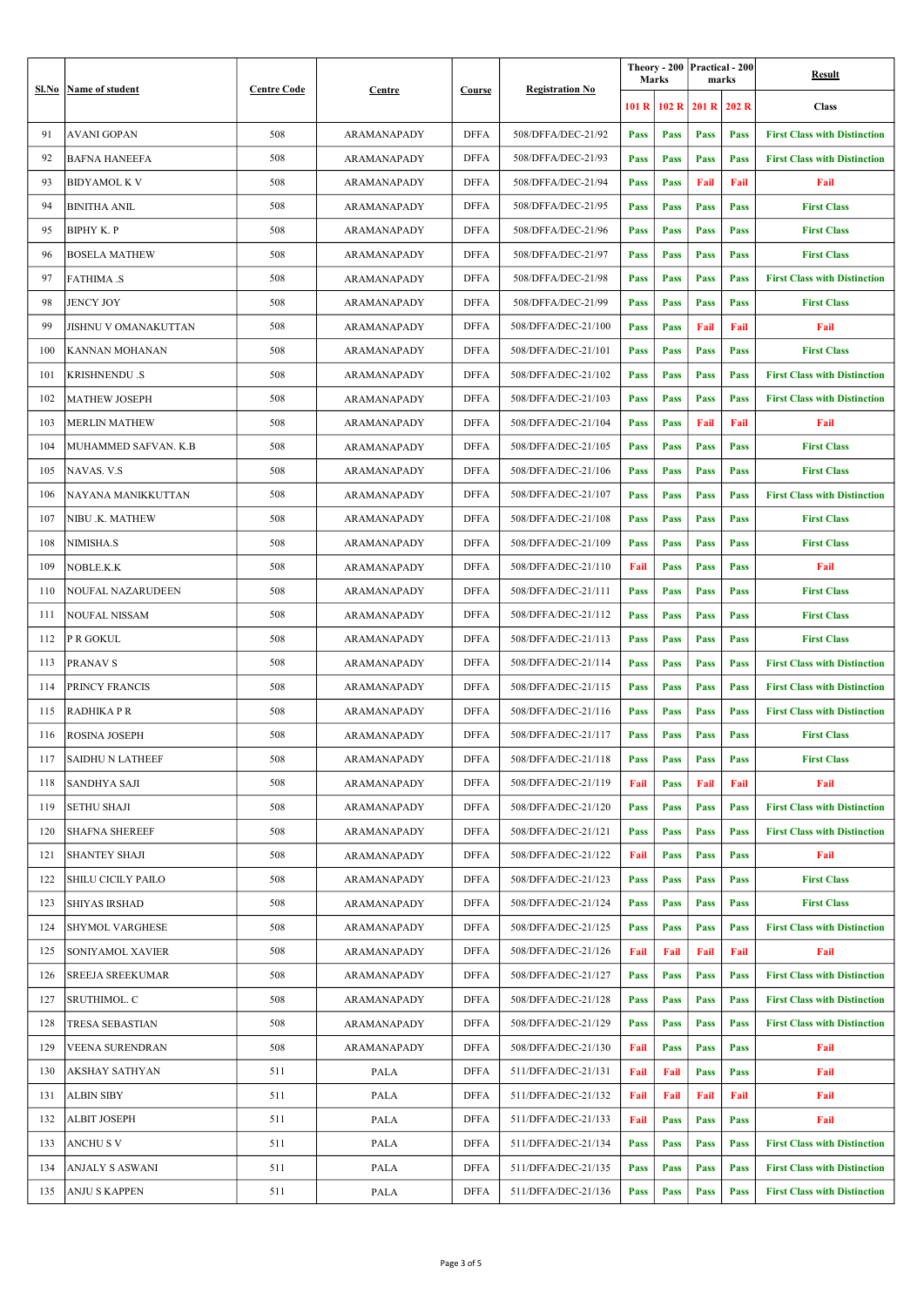|     | Sl.No   Name of student | <b>Centre Code</b> | Centre                     | Course      | <b>Registration No</b> | <b>Marks</b> |       | Theory - 200 Practical - 200<br>marks |      | Result                              |
|-----|-------------------------|--------------------|----------------------------|-------------|------------------------|--------------|-------|---------------------------------------|------|-------------------------------------|
|     |                         |                    |                            |             |                        | 101R         | 102 R | $201 R$ 202 R                         |      | <b>Class</b>                        |
| 136 | ARCHANA OMANAKUTTAN     | 511                | PALA                       | DFFA        | 511/DFFA/DEC-21/137    | Pass         | Pass  | Fail                                  | Fail | Fail                                |
| 137 | <b>DEVIKAKR</b>         | 511                | PALA                       | <b>DFFA</b> | 511/DFFA/DEC-21/138    | Fail         | Fail  | Pass                                  | Pass | Fail                                |
| 138 | DIVYA. S. NAIR          | 511                | PALA                       | <b>DFFA</b> | 511/DFFA/DEC-21/139    | Pass         | Pass  | Pass                                  | Pass | <b>First Class with Distinction</b> |
| 139 | <b>JINUMOL JOHNEY</b>   | 511                | PALA                       | <b>DFFA</b> | 511/DFFA/DEC-21/140    | Fail         | Fail  | Pass                                  | Pass | Fail                                |
| 140 | <b>JISHNU.K</b>         | 511                | PALA                       | <b>DFFA</b> | 511/DFFA/DEC-21/141    | Pass         | Pass  | Pass                                  | Pass | <b>First Class</b>                  |
| 141 | MEENU SEBASTIAN         | 511                | PALA                       | <b>DFFA</b> | 511/DFFA/DEC-21/142    | Fail         | Pass  | Pass                                  | Pass | Fail                                |
| 142 | <b>RAKHIMOL RAJU</b>    | 511                | PALA                       | <b>DFFA</b> | 511/DFFA/DEC-21/143    | Pass         | Pass  | Pass                                  | Pass | <b>First Class with Distinction</b> |
| 143 | <b>SANJAY P S</b>       | 511                | PALA                       | <b>DFFA</b> | 511/DFFA/DEC-21/144    | Fail         | Pass  | Pass                                  | Pass | Fail                                |
| 144 | <b>SNEHA SURESH</b>     | 511                | PALA                       | <b>DFFA</b> | 511/DFFA/DEC-21/145    | Pass         | Pass  | Pass                                  | Pass | <b>First Class with Distinction</b> |
| 145 | SILPA SANTHOSH          | 511                | PALA                       | DFFA        | 511/DFFA/DEC-21/146    | Fail         | Pass  | Pass                                  | Pass | Fail                                |
| 146 | SREEJITH G              | 511                | PALA                       | <b>DFFA</b> | 511/DFFA/DEC-21/147    | Pass         | Pass  | Pass                                  | Pass | <b>First Class</b>                  |
| 147 | <b>SUJITH C.S</b>       | 511                | PALA                       | <b>DFFA</b> | 511/DFFA/DEC-21/148    | <b>Pass</b>  | Pass  | Pass                                  | Pass | <b>First Class</b>                  |
| 148 | <b>VISHAK MENON</b>     | 511                | PALA                       | <b>DFFA</b> | 511/DFFA/DEC-21/149    | Pass         | Pass  | Pass                                  | Pass | <b>First Class</b>                  |
| 149 | ANCY JOSEPH             | 705                | NORTH PARAVUR              | <b>DFFA</b> | 705/DFFA/DEC-21/150    | Pass         | Pass  | Pass                                  | Pass | <b>First Class</b>                  |
| 150 | <b>GOKUL KRISHNAN H</b> | 705                | <b>NORTH PARAVUR</b>       | <b>DFFA</b> | 705/DFFA/DEC-21/151    | Fail         | Pass  | Pass                                  | Pass | Fail                                |
| 151 | V SANJU THOMAS          | 705                | <b>NORTH PARAVUR</b>       | <b>DFFA</b> | 705/DFFA/DEC-21/152    | <b>Pass</b>  | Pass  | Pass                                  | Pass | <b>First Class</b>                  |
| 152 | ARUN.M                  | 811                | PERUMBILAVU                | <b>DFFA</b> | 811/DFFA/DEC-21/153    | Fail         | Fail  | Pass                                  | Pass | Fail                                |
| 153 | FAMEEDHA V M            | 811                | PERUMBILAVU                | <b>DFFA</b> | 811/DFFA/DEC-21/154    | <b>Pass</b>  | Pass  | Pass                                  | Pass | <b>First Class</b>                  |
| 154 | FATHIMA SHEEBA P P      | 811                | PERUMBILAVU                | <b>DFFA</b> | 811/DFFA/DEC-21/155    | <b>Pass</b>  | Pass  | Pass                                  | Pass | <b>First Class with Distinction</b> |
| 155 | <b>HRIDIKDAS C H</b>    | 811                | PERUMBILAVU                | <b>DFFA</b> | 811/DFFA/DEC-21/156    | Fail         | Pass  | Pass                                  | Pass | Fail                                |
| 156 | NITHIN.T.M              | 811                | PERUMBILAVU                | <b>DFFA</b> | 811/DFFA/DEC-21/157    | Fail         | Pass  | Pass                                  | Pass | Fail                                |
| 157 | VRINDHA K B             | 811                | PERUMBILAVU                | DFFA        | 811/DFFA/DEC-21/158    | Fail         | Pass  | Pass                                  | Pass | Fail                                |
| 158 | <b>ADULKRISHNAN K R</b> | 813                | COLLEGE RD, THRISSUR       | DFFA        | 813/DFFA/DEC-21/159    | Pass         | Pass  | Pass                                  | Pass | <b>First Class</b>                  |
| 159 | AFSAL K A               | 820                | SAKTHAN BUS STAND,         | <b>DFFA</b> | 820/DFFA/DEC-21/150    | Fail         | Fail  | Pass                                  | Pass | Fail                                |
| 160 | JIJITHA. R              | 916                | THRISSUR<br><b>NENMARA</b> | <b>DFFA</b> | 916/DFFA/DEC-21/160    | <b>Pass</b>  | Pass  | Pass                                  | Pass | <b>First Class</b>                  |
| 161 | PRASEETHA.K             | 916                | <b>NENMARA</b>             | <b>DFFA</b> | 916/DFFA/DEC-21/161    | Fail         | Fail  | Pass                                  | Pass | Fail                                |
| 162 | ABHINISHA ASHOK         | 1108               | THAMARASSERY               | DFFA        | 1108/DFFA/DEC-21/162   | Fail         | Pass  | Pass                                  | Pass | Fail                                |
| 163 | <b>ABIJA K</b>          | 1108               | THAMARASSERY               | <b>DFFA</b> | 1108/DFFA/DEC-21/163   | <b>Pass</b>  | Pass  | Pass                                  | Pass | <b>First Class</b>                  |
| 164 | ADEELA M                | 1108               | THAMARASSERY               | <b>DFFA</b> | 1108/DFFA/DEC-21/164   | Pass         | Pass  | Pass                                  | Pass | <b>First Class with Distinction</b> |
| 165 | ADHEENA. R.C            | 1108               | THAMARASSERY               | <b>DFFA</b> | 1108/DFFA/DEC-21/165   | Pass         | Pass  | Pass                                  | Pass | <b>First Class</b>                  |
| 166 | ADITHYA BABU .P C       | 1108               | THAMARASSERY               | <b>DFFA</b> | 1108/DFFA/DEC-21/166   | Pass         | Pass  | Pass                                  | Pass | <b>First Class with Distinction</b> |
| 167 | ANAGHA MOHAN            | 1108               | THAMARASSERY               | <b>DFFA</b> | 1108/DFFA/DEC-21/167   | Pass         | Pass  | Pass                                  | Pass | <b>First Class</b>                  |
| 168 | <b>ARYA S BABU</b>      | 1108               | THAMARASSERY               | <b>DFFA</b> | 1108/DFFA/DEC-21/168   | Pass         | Pass  | Pass                                  | Pass | <b>First Class with Distinction</b> |
| 169 | ASLAM. O. M             | 1108               | THAMARASSERY               | <b>DFFA</b> | 1108/DFFA/DEC-21/169   | Fail         | Pass  | Pass                                  | Pass | Fail                                |
| 170 | <b>GREESHMAKS</b>       | 1108               | THAMARASSERY               | <b>DFFA</b> | 1108/DFFA/DEC-21/170   | Fail         | Pass  | Pass                                  | Pass | Fail                                |
| 171 | KAVYA A                 | 1108               | THAMARASSERY               | <b>DFFA</b> | 1108/DFFA/DEC-21/171   | Pass         | Pass  | Pass                                  | Pass | <b>First Class</b>                  |
| 172 | MUHAMMED UVAIS. K K     | 1108               | THAMARASSERY               | <b>DFFA</b> | 1108/DFFA/DEC-21/172   | Fail         | Fail  | Pass                                  | Pass | Fail                                |
| 173 | SHYAMKUMAR. P.A         | 1108               | THAMARASSERY               | <b>DFFA</b> | 1108/DFFA/DEC-21/173   | Fail         | Fail  | Pass                                  | Pass | Fail                                |
| 174 | <b>SNEHA. V B</b>       | 1108               | THAMARASSERY               | <b>DFFA</b> | 1108/DFFA/DEC-21/174   | Pass         | Pass  | Pass                                  | Pass | <b>First Class</b>                  |
| 175 | AKHILA UNNIKRISHNAN     | 1204               | SULTHAN BATHERY            | <b>DFFA</b> | 1204/DFFA/DEC-21/175   | Pass         | Pass  | Pass                                  | Pass | <b>First Class with Distinction</b> |
| 176 | ALBIN C A               | 1204               | <b>SULTHAN BATHERY</b>     | <b>DFFA</b> | 1204/DFFA/DEC-21/176   | Pass         | Pass  | Pass                                  | Pass | <b>First Class with Distinction</b> |
| 177 | ALWIN SONNET JOSEPH     | 1204               | SULTHAN BATHERY            | <b>DFFA</b> | 1204/DFFA/DEC-21/177   | Pass         | Pass  | Pass                                  | Pass | <b>First Class with Distinction</b> |
| 178 | ARYA P R                | 1204               | <b>SULTHAN BATHERY</b>     | <b>DFFA</b> | 1204/DFFA/DEC-21/178   | <b>Pass</b>  | Pass  | Pass                                  | Pass | <b>First Class with Distinction</b> |
| 179 | ATHULYA CHANDRAN        | 1204               | <b>SULTHAN BATHERY</b>     | <b>DFFA</b> | 1204/DFFA/DEC-21/179   | Pass         | Pass  | Pass                                  | Pass | <b>First Class with Distinction</b> |
|     | CHRIST CAIRN SCARIA     | 1204               | <b>SULTHAN BATHERY</b>     |             | 1204/DFFA/DEC-21/180   |              |       |                                       | Pass | <b>First Class with Distinction</b> |
| 180 |                         |                    |                            | <b>DFFA</b> |                        | Pass         | Pass  | Pass                                  |      |                                     |